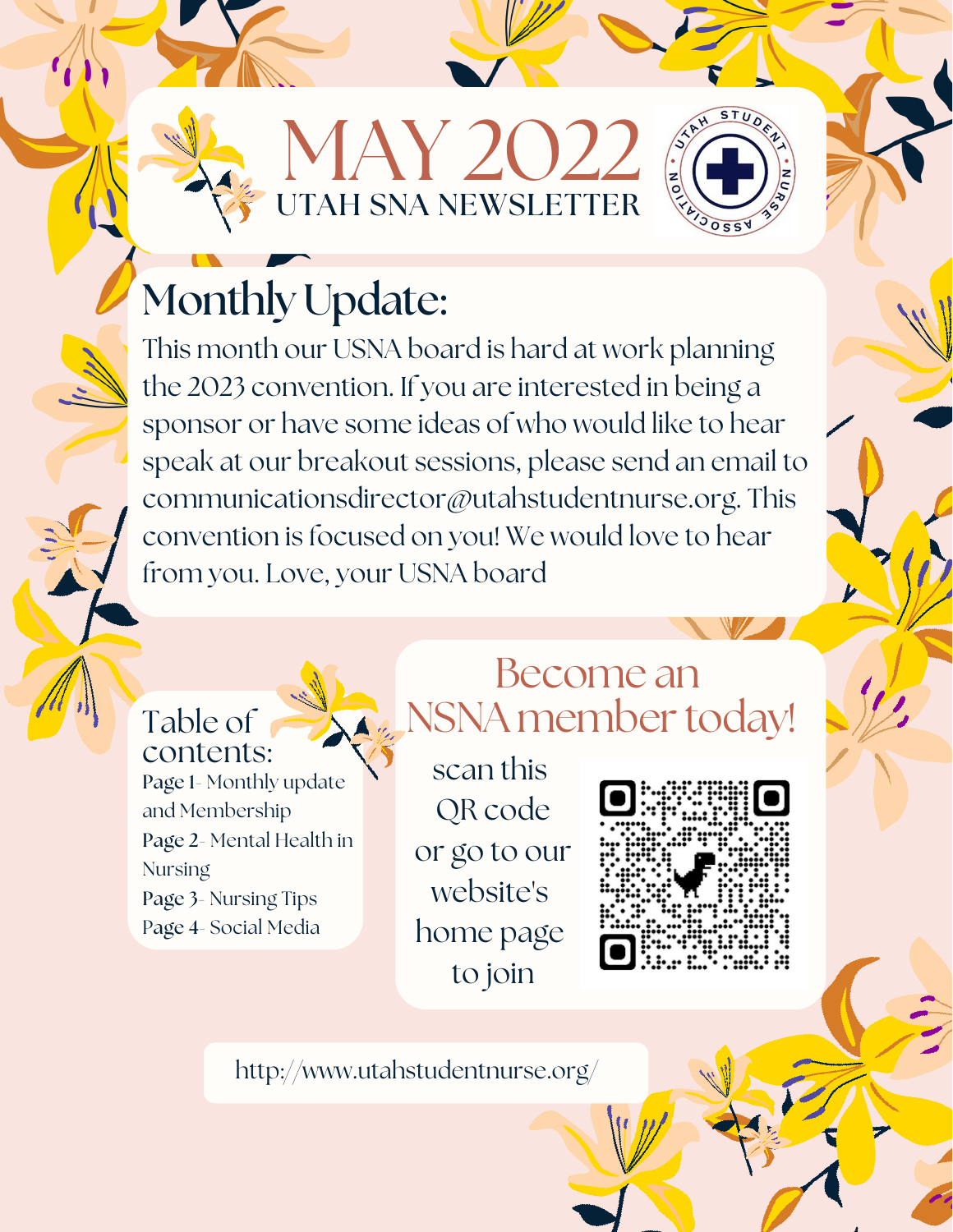## Mental Health in Nursing

• In the field of nursing, mental health is  $\sqrt{3055}$ one of the most important topics. Nurses everywhere face anxiety, depression, and burnout. It's important to focus on solutions in order to promote wellness is all aspects of life for nurses.

Here are some strategies to help with burnout and mental health as a nurse:

- Don't Wait for a Day off for Self-Care
- Find a physical activity that you enjoy
- Seek out counseling/therapy
- Take some short breaks during your shift to decompress and calm down
- Prioritize getting enough sleep
- Find a nursing job that you love, even if it means switching jobs
- Spend time outside each day, either walking, gardening, or enjoying a nice hike
- Ask for help and delegate when possible

Help is always available. National Suicide Prevention Hotline (800) 273-8255

http://www.utahstudentnurse.org/

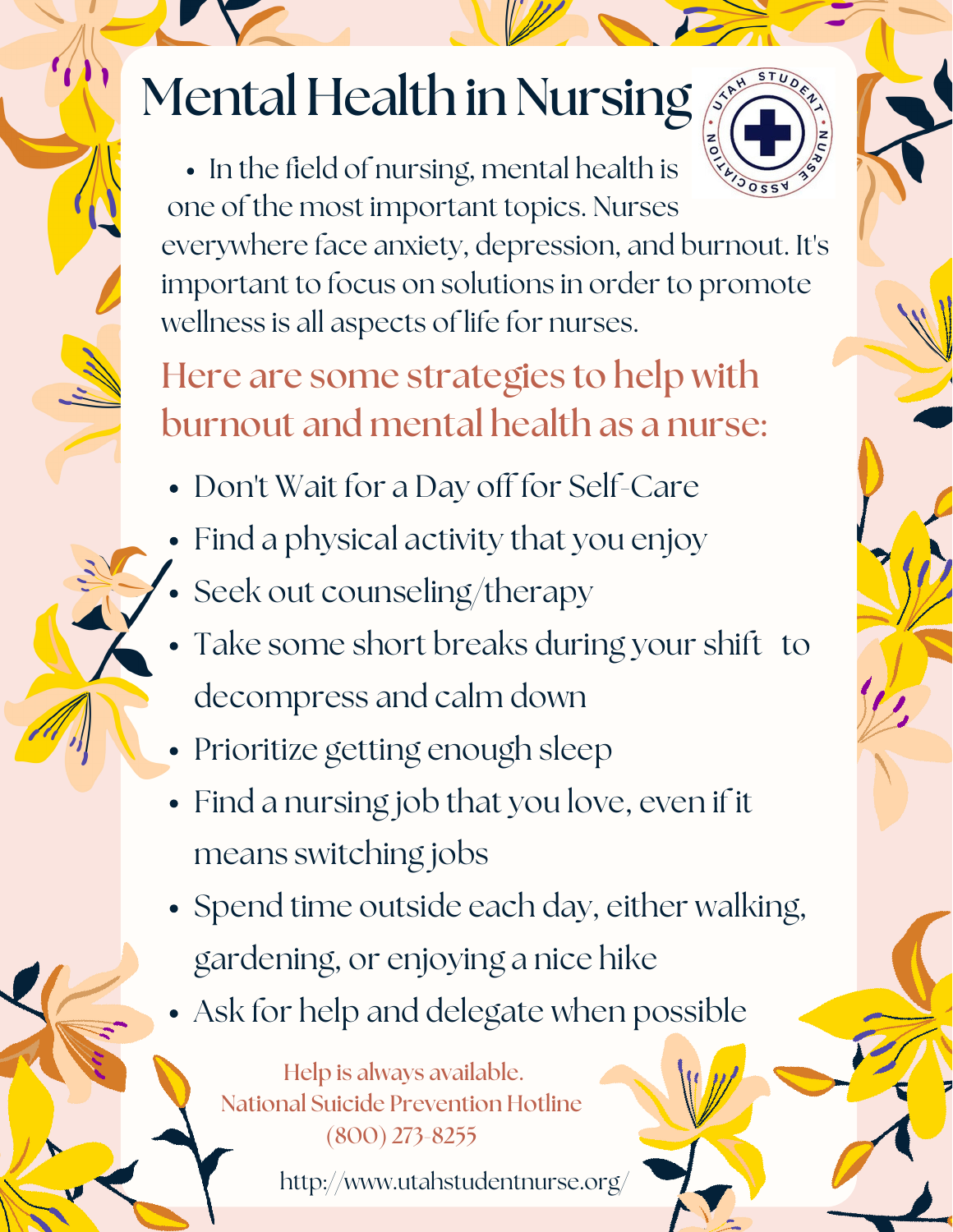# Nursing Tips



During the summer, it is easy to forget about nursing school, medication names, and nursing skills in general. How can we keep our minds on nursing even while we are on break? Let's hear what the board recommends!

• This summer, I've been doing daily NCLEX questions and observing situations to remember nursing diagnoses and skills that I may have forgotten. -Skylee, USNA Secretary





- My nursing school classes continue during the summer. My biggest tip is to stay organized and schedule some "you" time regularly. Mental health has to be a priority during summer semesters. -Regina, USNA Breakthrough to Nursing Director
- I spend my days driving for work during the summer. I listen to the Simple Nursing podcast during my drives in order to review topics and listen to discussions about current nursing issues. I find the podcast really helpful to refresh my memory on complicated nursing topics. -Jaden, USNA Convention Director II





• Keep a schedule during the summer so that the adjustment to nursing school is easier once school rolls around again! Also, review lab values and the nursing topics that you struggled with by doing 5-20 practice questions each day. =AmyRay, SNA Region 1 Director